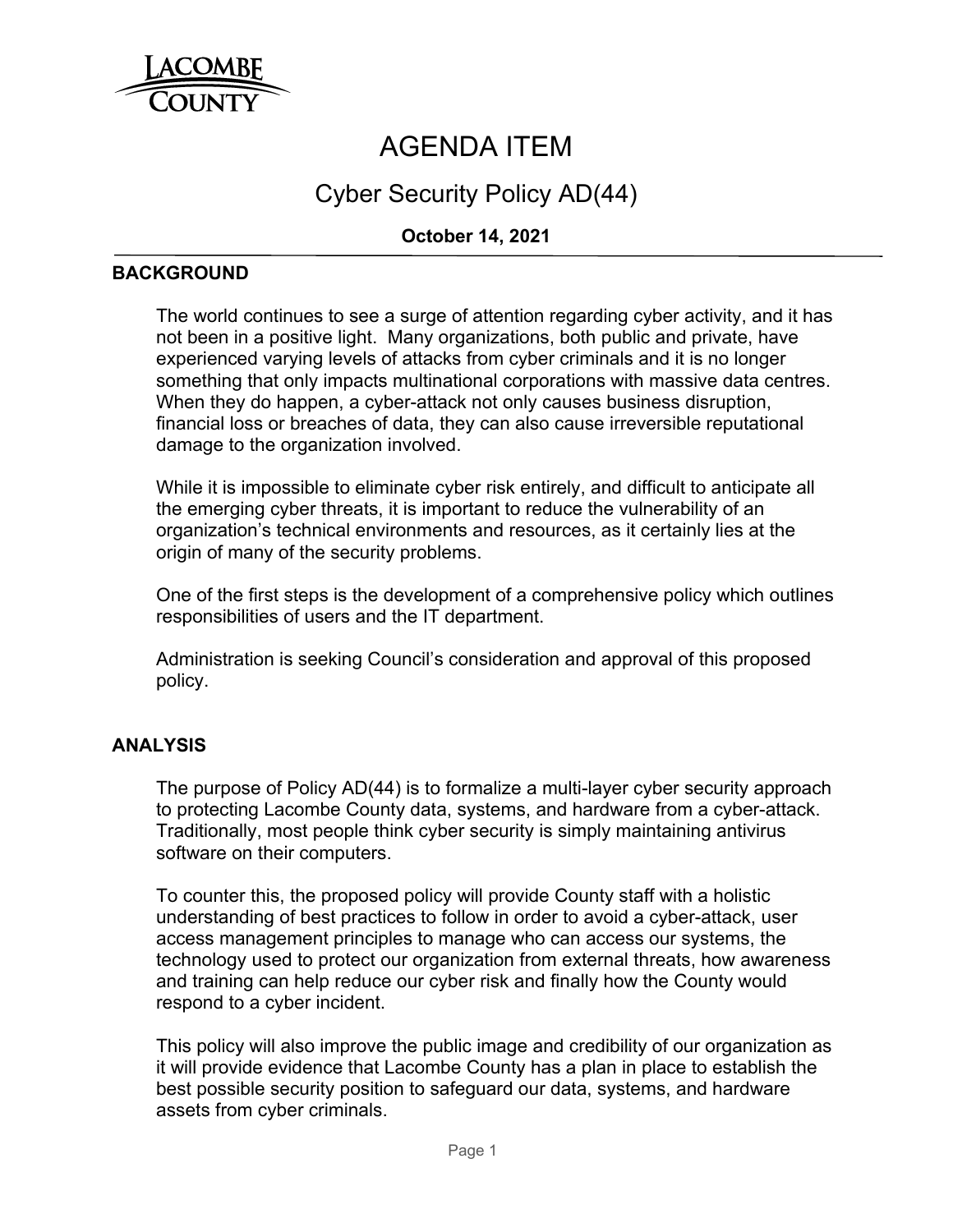

#### **BUDGET IMPLICATIONS**

The policy as presented has no budget implications for Lacombe County. The County's existing IT budget includes a variety of cyber protections. This policy and future plans will identify what further protections may be required.

#### **LEGISLATIVE RESPONSIBILITIES**

- 1. Section 3 of the Municipal Government Act (MGA) states the purposes of a municipality are:
	- (a) to provide good government,
	- (b) to provide services, facilities, or other things that, in the opinion of council, are necessary or desirable for all or part of the municipality, and
	- (c) to develop and maintain safe and viable communities.
- 2. Section 201(1) of the MGA states that a council is responsible for:
	- (a) developing and evaluating the policies and programs of the municipality, and
	- (c) carrying out the powers, duties and functions expressly given to it under this or any other enactment.

#### **PUBLIC PARTICIPATION**

Lacombe County sees the value in engaging and informing the public/stakeholders through a variety of mediums as outlined in the Policy AD(40): Public Participation Policy. The appropriate level of engagement for each public participation opportunity is selected on a project-to-project basis.

For this item, the following engagement will take place: Administration will inform the public of Council's decision through the meeting highlights that are delivered on the County's communication channels.

#### **STRATEGIC PLAN**

The following elements of the County's Strategic Plan are relevant to this issue:

Our Vision: "An attractive, balanced and progressive community".